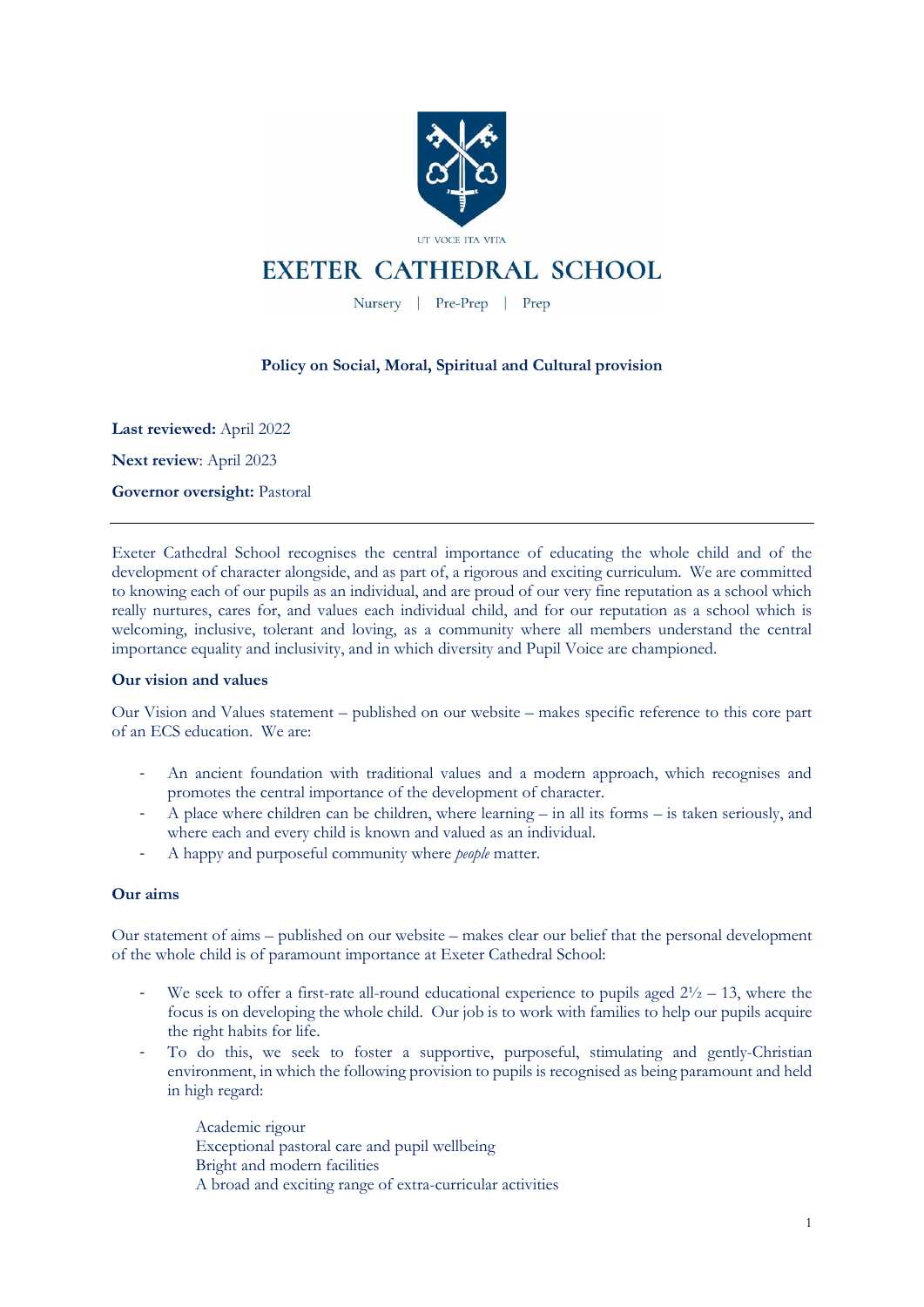A high-calibre sporting and wellbeing education A world-class musical education An unparalleled musical heritage and history A sense of spirituality, timelessness, and wonder, borne out of our ancient foundations as a 12th century choir school

## **Our people**

We are proud to be a school where *people* matter. We aim to work with families to help our pupils acquire the right habits for life.

### **Our habits**

Our School rules – published to all pupils and parents – make specific mention of our School habits: habits we expect each of our pupils and staff to model and promote in their daily interactions and behaviours.

| <b>Pre-Prep Golden Rules</b> | <b>Prep School Habits</b>                    |
|------------------------------|----------------------------------------------|
|                              |                                              |
| We are kind and helpful      | The habit of hard work                       |
| We are gentle                | The habit of honouring your commitments      |
| We listen                    | The habit of having a go and keeping going   |
| We look after property       | The habit of taking part                     |
| We are honest                | The habit of listening                       |
| We work hard                 | The habit of being honest, modest and kind   |
|                              | The habit of looking after other people      |
|                              | The habit of looking after your surroundings |
|                              | The habit of looking after yourself          |
|                              |                                              |

#### **Our foundation and our history**

Exeter Cathedral School was founded in the 12<sup>th</sup> century as a choir school for the Cathedral. Christian worship, the gentle majesty of the Cathedral, and the centuries-old pattern of Sung Eucharist and Choral Evensong is therefore at the very heart of the School's foundations, and to this day our pupils experience a culturally-rich and historically-significant musical education, and are blessed with the deeply-entrenched spiritual, pastoral and practical relationship that exists between Cathedral, School and the wider community.

Our ancient foundations and our crucial and inextricable links with the Cathedral continue to have a significant bearing on the character of the School through spiritual spaces and opportunities for reflection and mindfulness, through a sense of serving the community, through being part of something greater and more timeless than ourselves, and through daily exposure to the values which underpin our school: an appreciation of the spiritual; a tolerance, acceptance and celebration of others and of other; an unwavering sense of gentleness, kindness and compassion; and the firm commitment to nurturing the development of each child as an individual within a supportive, loving, considerate and gently-Christian community.

### **Our SMSC Provision**

Our SMSC provision is delivered formally (through PSHE lessons, form time, and outside speakers) and informally (through the curriculum, assemblies, collective worship, Cathedral services, pastoral and disciplinary systems, daily exposure to the people, spaces and spirituality of the Cathedral and its community, and through the day-to -day interactions between staff and pupils).

Our SMSC provision encompasses the following areas:

- To help pupils distinguish right from wrong and to respect civil and criminal law
- To help pupils identify their own moral codes and values and recognise the consequences of their own actions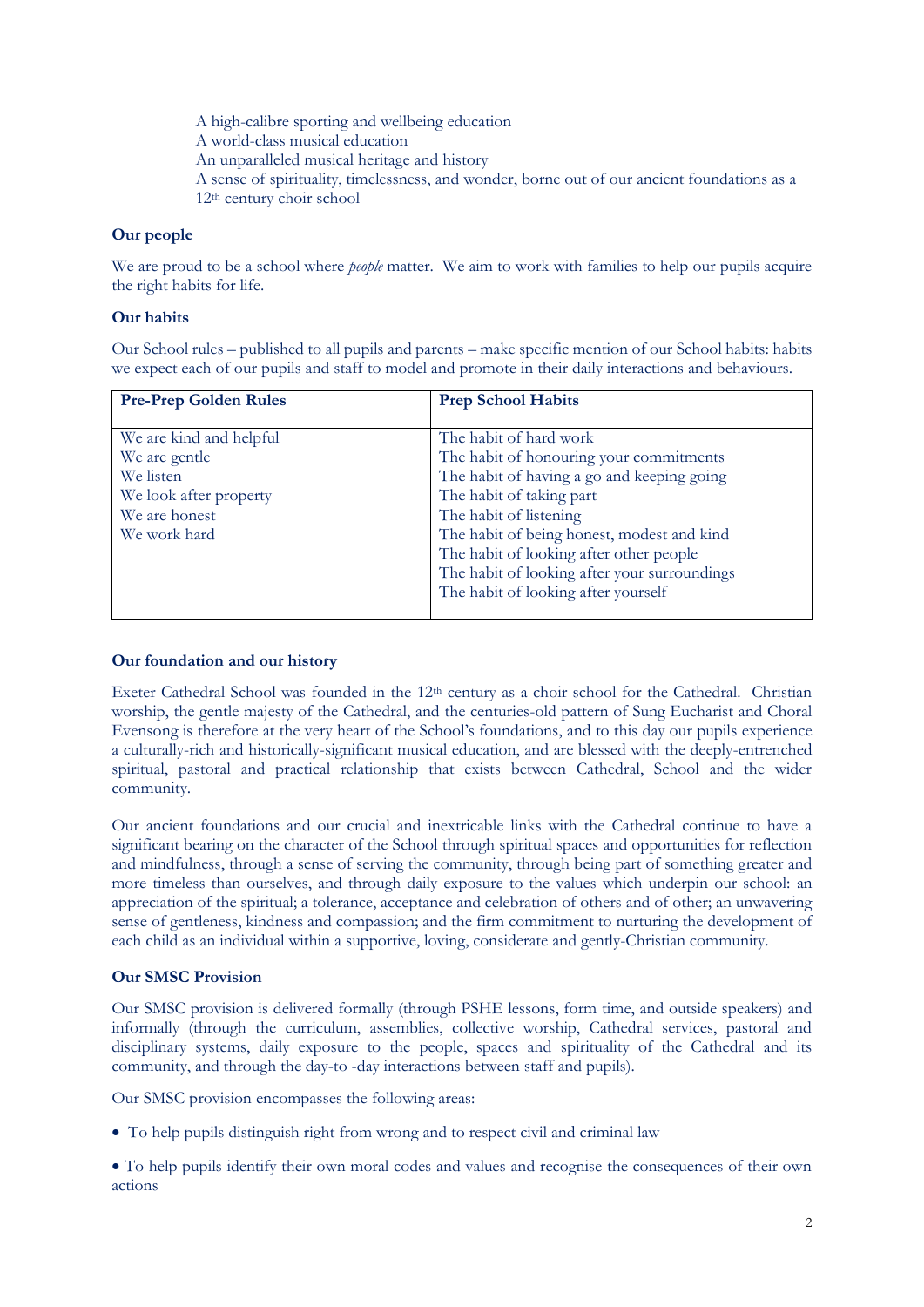• To encourage pupils to accept responsibility for their behaviour, show initiative and understand how they can contribute positively to the lives of those living and working in the locality in which the school is situated and to society more widely

• To develop pupils' social and interpersonal skills to enable them to foster good relationships and recognise negative or abusive ones

- To help pupils to manage their relationships confidently and sensitively
- To learn the values of respect for one another and empathy
- To promote and celebrate equality of opportunity
- To promote and celebrate diversity within our School and the wider community

• To champion Pupil Voice, so that all pupils know their voice matters, who they can speak to, and how they can make themselves heard

• To provide pupils with a broad general knowledge of public institutions and services in England

• To assist pupils to acquire an appreciation of and respect for their own and other cultures in a way that promotes tolerance and harmony between different cultural traditions

• To help pupils to make choices based on respect and understanding of differences and with the absence of prejudice

• To introduce pupils to the UK political system

• To encourage pupils to respect the fundamental British values of democracy, the rule of law, individual liberty and mutual respect and tolerance of those with different faiths and beliefs

• To prevent radicalisation

• To help pupils engage in charitable fundraising and participation in local, national and international community projects

Throughout our provision we carefully consider different political standpoints without the promotion of partisan political views in the teaching of any subject in the School. We will take steps to ensure that where political issues are brought to the attention of pupils, they are offered a balanced presentation of opposing views. The following examples highlight the wide range of material covered at different ages and through a varied medium:

**Assemblies**: Interfaith Week, International Women's Day, the British Democratic System, Consideration of Others, Courtesy and Kindness, Charitable Giving, Altruism, How to Improve your Sleep, The Royal Family, Birth Order and Personality Types, Small Acts for Big Change, One Voice One Vote, Encouraging Others out of their Comfort Zones, Language and Minority Groups, Easter, The Christmas Story, Pupil Voice, Saying Thank You, Common Ground, the Importance of Contributing, Perseverance, Silent Reflection, Failure, Being Aware.

**Form Time**: School Council elections, Eco Committee elections, Food Committee elections, charitable fundraising, participation and engagement, pupil voice, the choices we make, working and playing with others.

**Wellbeing Sessions and PSHE Programme**: self-knowledge, self-confidence, growth mindset, reflection, asking for help, the importance of law, equality and inclusion, international/diversity fayre, Pride and LGBTQI+, Healthy Minds, Fantastically Great Women theatre trip, Revision Masterclass, Remembrance, staying safe online, making good online decisions, asking for help online and awareness of screen time, health-related fitness, nutrition.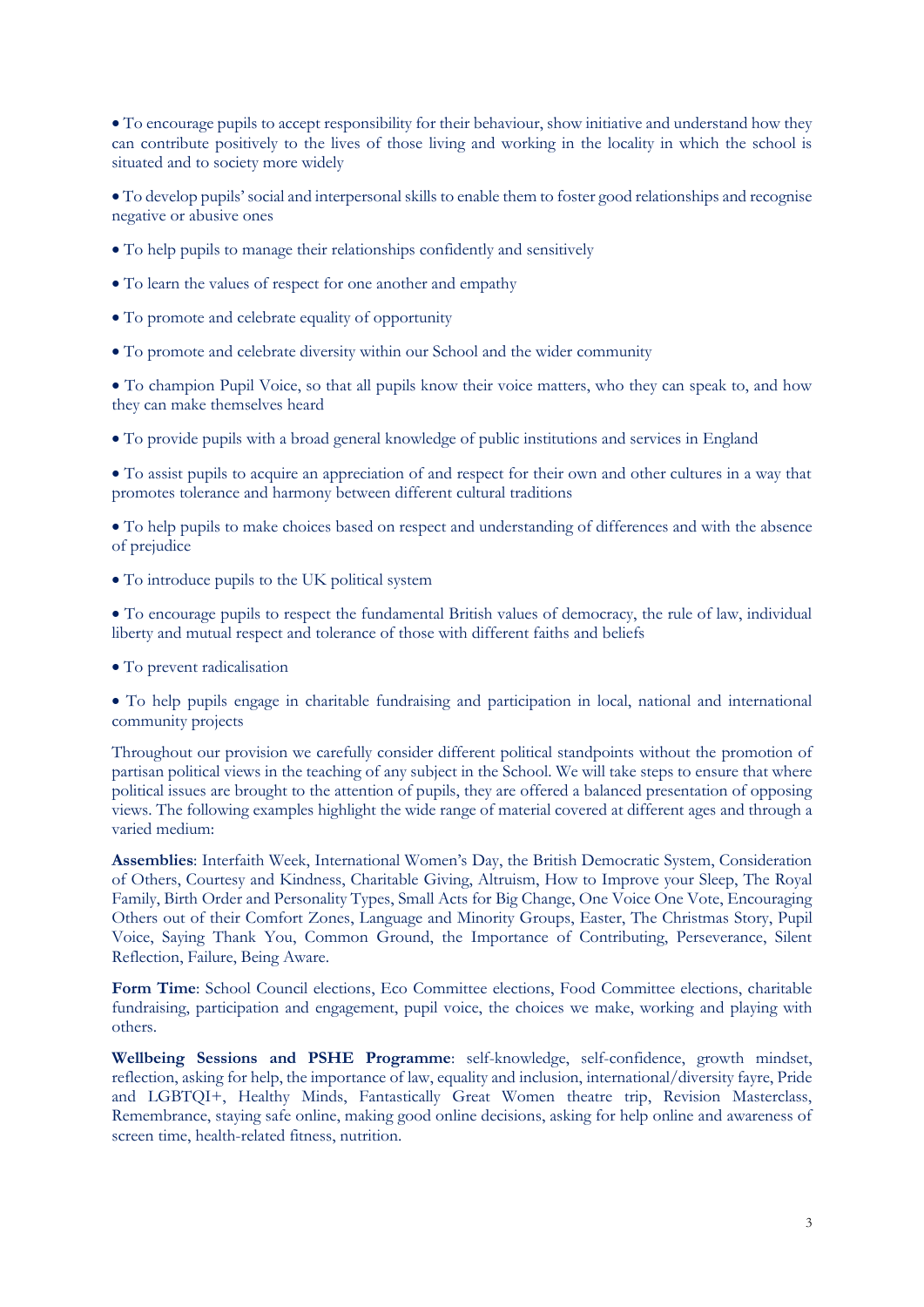**RS curriculum**: Personalities and difference, places of worship and contrasting religions, serving the poor, working with outcasts, reconciliation, marriage/civil partnerships/other relationships, religious festivals, Christianity & Science (for example, Year 7 and 8 pupils will explore the question: 'can the account in Genesis and modern science both be right?').

**Visiting Speakers & ECS Live Lectures:** Bart Wielenga (Head, Blundell's School) – Making the Transition to Senior School, Oliver Ridley (King's College Taunton) – The Power of Rhetoric & Debating Workshop, Emma Haddleton (sports psychologist) – Our Amazing Brains, Andrew Berrow and Victoria Richardson (Blundell's and Wellington School) – How to Prepare for Interviews, James Sanders (Wellbeing Exeter) – An Introduction to the Wellbeing Service in Exeter, Ben Huggins (Great British Design) – My Life as an Architect, Balloons Charity – Helping Bereaved Families, Exeter Foodbank – Why Foodbanks Matter, Colonel Pearce (West Buckland School) – Developing Leadership: How to Climb a 12 Foot Wall, Christopher Godfrey (Barrister, Colleton Chambers) – What Happens in a Courtroom, Chris Bruerton (King's Singer) – High Performance: Life as a King's Singer, Roland Williams (Adventurer) – How to Build Your Own Adventure, Lizzie Featherstone – Life as a Top 100 Woman in Engineering, Sophia Pickles – The Best James Bonds are Women.

**Morning Worship Assemblies:** Prep School Morning Worship Assemblies take place in the Cathedral Quire and the Chapter House. The calmness and majesty of the building set the tone for the period of reflection and SMSC opportunities which follow, and we are reminded that we are part of something greater and more timeless than ourselves: an institution which for hundreds of years has welcomed, served and met the spiritual needs of a whole county and beyond. These sessions begin with a period of silent reflection and end with a prayer. A hymn is usually sung.

Pre-Prep collective worship takes place in the Nursery building and is led by the Head of Pre-Prep, the Headmaster, the School Chaplain, or another member of staff. The session begins with quiet music and stillness, the lighting of a candle, and a range of SMSC topics are introduced and discussed (perhaps through story-telling or role-play).

**Hymn Singing:** The Prep School meets for Headmaster's Assembly once a week in the Cathedral Quire. A hymn is usually sung, and all pupils are encouraged to sing heartily in collective worship. The sense of community and spirituality that is fostered through this collective singing is considerable, as is the exposure to the music and culture of the Church. On occasions, pupils can request hymns to sing.

The Pre prep gathers for a singing practice once a week (led by the Director of Music or Music Teacher) to learn songs and hymns appropriate to their age and understanding.

**School Services:** The School meets a few times each term, according to the Christian Calendar, in the Cathedral (Quire or Nave) for a (private) School service – often a Eucharist, to which, on occasion, parents and the wider school community can be invited. This takes place during the normal School day (the timetable is suspended). These services are usually designed through collaboration between the School Chaplain and the cathedral's Department of Music and Liturgy, and pupils often play a central role (serving, reading, leading the prayers).

All pupils (including the EYFS and Pre-Prep were appropriate) attend these services (provision will be made for any pupils whose parents/guardians request special arrangements due to religious beliefs, although we have not known this to be requested) – the School (and the Cathedral's Department of Liturgy and Music) considers it important that the Choristers be able to attend some of these services as members of the congregation/school pupils rather than lead every service through singing. Careful consideration is taken to provide choristers with opportunities for spiritual reflection. Whilst the choristers are invited to sing at key school services (such as Christmas), for many of the regular acts of worship the choristers are encouraged to partake alongside their peers, thus allowing them the same access and space to spiritual education and reflection. Prayer, reflection, worship, music, silence, and communal stillness are afforded to each pupil through these services. Older pupils have the opportunity to serve (as the Crucifer or an Acolyte) at these services, under the guidance of the School Chaplain and the Virger on duty. Communion is offered to those who have been confirmed; a Blessing is offered to others. The School and Cathedral work together to prepare candidates for Confirmation.

#### **Choristers**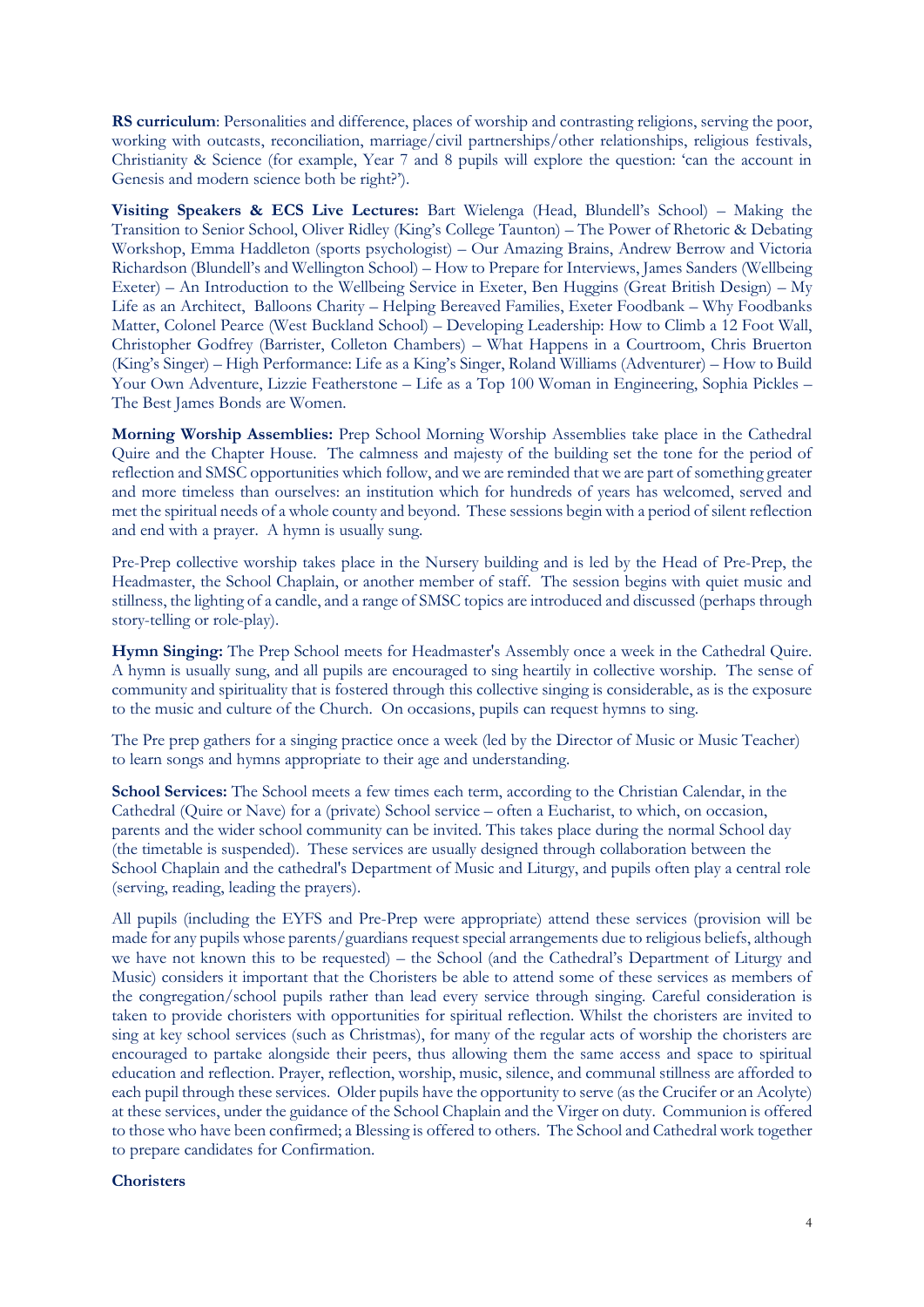Chorister rehearsals take place each weekday morning other than Wednesdays. Accordingly, it is not usually possible for Choristers to attend each of the morning worship/form time sessions. The School is mindful of the SMSC needs of all of its pupils, including the Choristers, and so the following provision is in place:

- A dedicated Chorister Tutor oversees the pastoral wellbeing of the Choristers
- The Chorister Tutor has daily contact with all of the Choristers and, as required, their parents/guardians
- Choristers also have form tutors and are part of a form group along with their peers
- Wednesday morning PSHE/Wellbeing Sessions are attended by all pupils, including Choristers
- Choristers attend all lessons and therefore access the full range of SMSC opportunities provided through the curriculum, PSHE/Wellbeing Sessions, visiting speakers
- Choristers usually join Headmaster's Assembly (weekly) after their rehearsal to share in the celebrating of success
- On some Wednesday mornings, a Morning Worship Assembly (given by a senior member of staff) will be run in lieu of (as part of) the PSHE/Wellbeing Session: Choristers attend this
- The Cathedral's Director of Music is open to requests from the School for Choristers to attend some assemblies/form times/other opportunities by arrangement
- The Deputy Head (pupils), the Chorister Tutor, the Housemaster, the Cathedral Director of Music and Assistant Director of Music and the Canon Precentor meet weekly to discuss Chorister welfare and logistics
- Volunteer Chaperones (managed by the Cathedral) liaise with the Chorister Tutor
- The Choristers are part of a 900-year-old tradition of worship and music and move in and around the Cathedral, its spaces, its calm, its majesty and its people
- Prayer and reflection are an integral part of a Chorister's existence and routine
- Choristers serve the Cathedral, the School and the local community through the pattern of daily sung services
- The congregation comprises a range of people from a variety of backgrounds; some visiting, some regular. This pattern of serving others and of exposure to peoples and backgrounds other than their own makes up part of the daily life of a Chorister
- They take part in high-profile ceremonies and services to mark significant local and national events (Remembrance Day, installations, Carol Services, Solemn Eucharists, Saints' Days, Masonic service, Lord Mayor's concert, Businessmen's service, parish visits, outreach concerts, Christmas with the Cathedral Choir) often involving collaboration with local or national orchestral players: a Chorister's exposure to, and involvement in, the celebrating and commemorating of national and international institutions and events is therefore considerable
- They experience daily stillness through the prayers and intercessions offered during services: local, national and international events (including current affairs, those in public office, disasters and triumphs) will often be prayed for
- These are gifted musicians whose passion is singing and making music: they immerse themselves in this activity, with their friends, in the awe-inspiring setting of the Cathedral, to the Glory of God, as part of their daily existence
- Choristers range from Year 3 to Year 8 (boys and girls). Vertical integration is an essential part of their existence, and the rigours and rhythms of life as a Chorister provide these pupils with considerable opportunities for developing in key SMSC areas: teamwork, self-reliance, leadership, asking for help, organisation, resilience, self-confidence, high standards, acceptance of others, tolerance, reliability, service
- The Choristers' Prayer: Bless, O Lord, us Thy servants who minister in Thy temple. Grant that what we sing with our lips we may believe in our hearts, and what we believe in our hearts we may show forth in our lives. Through Jesus Christ our Lord. Amen.

### **Equal Opportunities**

Exeter Cathedral School is committed to providing a teaching environment conducive to learning outlined in our Equal Opportunities Policy. Each child is valued, respected and challenged regardless of ability, race,